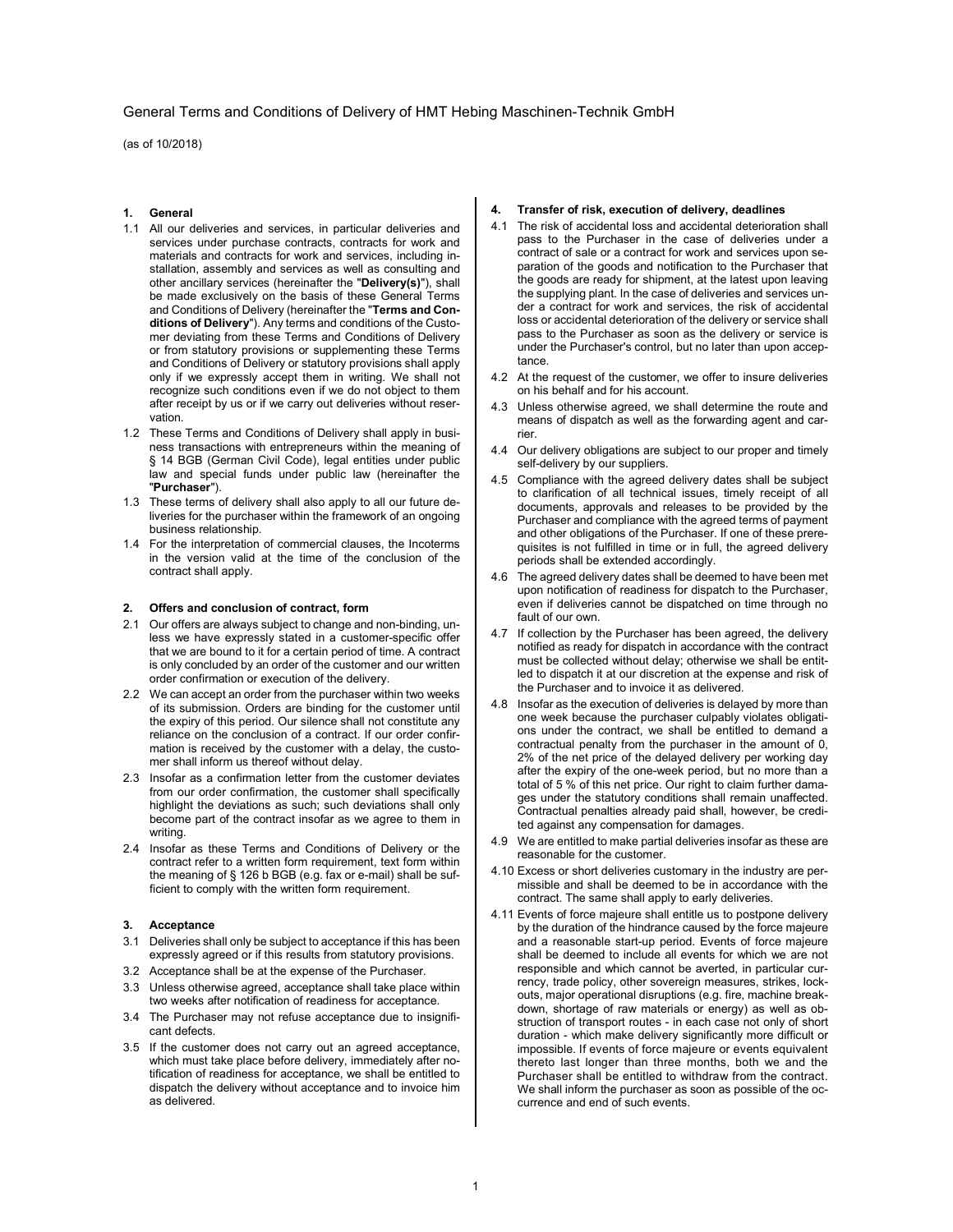# General Terms and Conditions of HMT GmbH

(as of 10/2018)

- 4.12 If the Purchaser has a claim for damages in addition to performance due to delay, the damages to be compensated shall be limited to an amount of 0, 5% of the agreed net price of the deliveries affected by the delay for each full week of the delay in delivery, but in total to an amount of 5 % of this net price. These limitations shall not apply if the delay is due to intent or gross negligence.
- 4.13 Irrespective of the other statutory requirements, the customer shall only be entitled to withdraw from the contract due to non-compliance with delivery periods or dates if we are responsible for the non-compliance. If we have effected a partial performance, the customer may only withdraw from the entire contract if he has no interest in the partial performance.

#### 5. Prices and payment, export

- 5.1 Unless otherwise agreed, our prices are net prices. Our prices are EXW (Incoterms 2010) plus the VAT valid at the time of invoicing, excluding the costs for packaging and freight.
- 5.2 Our invoices are due immediately and payable without deduction to our place of business (Bocholt).
- 5.3 If the Purchaser does not make any provision for repayment at the time of payment, any costs already incurred shall be repaid first with the payment, then any interest already incurred and then the main services. Among several main performance debts, the oldest shall be repaid first. In all other respects, Section 366 (2) of the German Civil Code shall apply.
- 5.4 We expressly reserve the right to refuse checks and bills of exchange. Acceptance is always on account of performance only. Discount and bill charges shall be borne by the customer and are due immediately.
- 5.5 In the case of deliveries abroad, all taxes, customs duties and other public charges to be paid abroad or when exporting abroad shall be borne by the customer or reimbursed to us.
- 5.6 In the event of default in payment on the part of the customer, we shall be entitled - without prejudice to further claims - to demand interest on arrears at the customary bank rates, but at least 9 percentage points above the base interest rate.
- 5.7 Insofar as we are not obligated to advance performance, we may withhold deliveries from the business relationship with the Purchaser due to our own due claims against the Purchaser until the performance due to us is effected.
- 5.8 If, after the conclusion of the contract, a significant deterioration in the financial circumstances of the customer becomes apparent which jeopardizes one of our claims, in particular in the event of suspension of payments, an application for the opening of insolvency proceedings against the assets of the customer or a protest of a bill of exchange or a check, we shall be entitled, in the event of an obligation to perform in advance on our part, to perform outstanding deliveries only against the provision of adequate security. If the customer fails to provide security within a reasonable period of time set by us, we shall be entitled to withdraw from the contract, notwithstanding any other rights of withdrawal. This shall not apply if the customer makes an advance payment.
- 5.9 The prices stated in the offer and order confirmation are based on raw material prices, salaries, taxes, social security contributions and freight costs (hereinafter the "Cost Factors") valid at the time of conclusion of the contract. These Cost Factors have a direct impact on the selling price of our goods. If Cost Factors increase by a total of five percent or more between the conclusion of the contract and delivery, we may increase the selling prices of our goods accordingly, but by no more than five percent, unless this is unreasonable for the Buyer. If the cost factors decrease by a total of five percent or more between conclusion of the contract and delivery, we shall reduce the selling prices of our goods accordingly, but by a maximum of five percent. If the increase or decrease of one of the cost factors is compensated by

another, there will be no increase or decrease of the sales price.

5.10 The customer shall only be entitled to rights of set-off and retention insofar as its counterclaims have been legally established or are undisputed or the customer's claim arises from the same contractual relationship as our claim and is in a reasonable relationship to the latter.

#### 6. Retention of title, property rights

- 6.1 We shall retain title to the delivered goods (reserved goods) until all claims against the customer arising from the business relationship have been satisfied in full.
- 6.2 The customer may only resell the goods subject to retention of title in the ordinary course of business. The customer is not entitled to dispose of the reserved goods in any other way, in particular to pledge them or assign them as security.
- 6.3 The purchaser has the right to further process goods subject to retention of title. This further processing shall be carried out free of charge and exclusively for us as manufacturer within the meaning of § 950 BGB (German Civil Code), without obligating us. The processed goods shall be deemed to be goods subject to retention of title.
- 6.4 In the event of processing, combination or mixing with goods which are not our property, we shall acquire co-ownership of the new items. The extent of this co-ownership shall be determined by the ratio of the invoice value of the reserved goods to the invoice value of the other goods. If our ownership lapses as a result of combining or mixing, the customer shall already now transfer to us the ownership rights to which he is entitled in the new item to an extent corresponding to the invoice value of the goods subject to retention of title and shall hold them in safe custody for us free of charge. Our co-ownership rights shall be deemed to be reserved goods.
- 6.5 The customer hereby assigns to us the claim from a resale of the reserved goods. If the reserved goods are sold by the customer together with other goods not supplied by us, the assignment of the claim from the resale shall only apply in the amount of the resale value of the reserved goods. In the event of resale of goods in which we have co-ownership shares, the assignment of the claim shall apply in the amount of the resale value of these co-ownership shares.
- 6.6 The customer is authorized to collect the claims assigned to us from the resale of the reserved goods.
- 6.7 We shall be entitled to revoke the permission to resell according to clause 6.2 and the authorization to collect according to clause 6.6 if a) the customer is in default with payments arising from the business relationship; b) the customer has disposed of the goods subject to retention of title outside the ordinary course of business; or c) after conclusion of the contract, a significant deterioration in the customer's financial circumstances becomes apparent which puts one of our claims at risk, in particular in the event of suspension of payments, an application to open insolvency proceedings against the customer's assets or a bill or check protest.
- 6.8 If goods subject to retention of title are installed as an essential component in the real estate of a third party by the purchaser or on his behalf, the purchaser hereby assigns to us any claims for payment against the third party or the party to whom it relates, together with all ancillary rights, including the granting of a security mortgage.
- 6.9 If goods subject to retention of title are installed as an essential component in a property of the purchaser, the purchaser hereby assigns to us the claims arising from a sale of the property with all ancillary rights.
- 6.10 We undertake to release the securities to which we are entitled at the request of the customer insofar as the realizable value of the securities exceeds the claims to be secured by a total of more than 10%.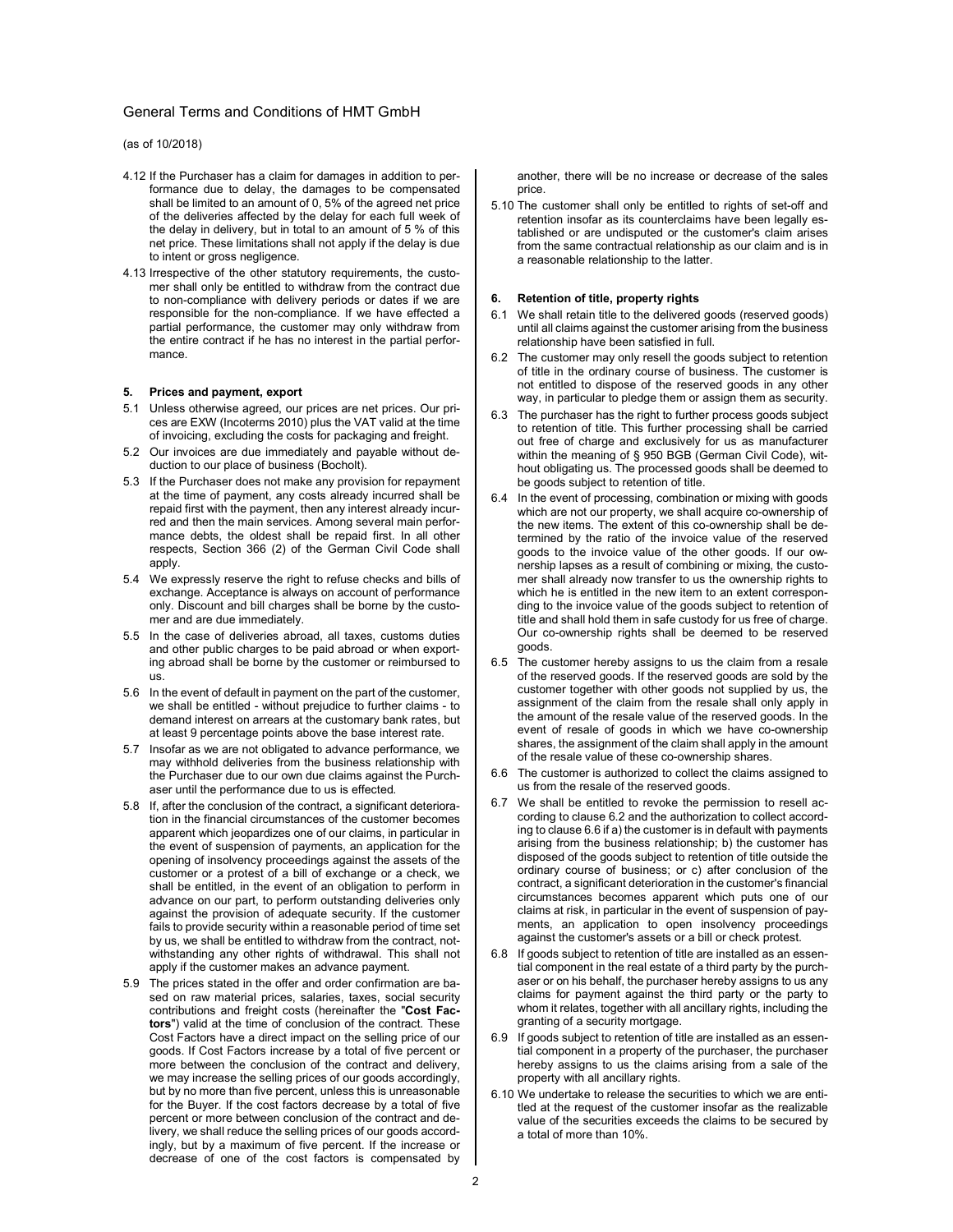# General Terms and Conditions of HMT GmbH

(as of 10/2018)

- 6.11 The customer shall insure the goods subject to retention of title against fire, breakage, water damage and theft at his own expense and provide us with evidence of this upon request.
- 6.12 The customer must notify us immediately of any seizure of the reserved goods or other interventions by third parties.
- 6.13 Withdrawal from the contract is not required to assert the reservation of title. Any return of goods shall always be made only as a precaution; this alone shall not constitute a withdrawal from the contract.
- 6.14 Upon request, the purchaser is obliged to provide us with a list of the whereabouts and storage location of all goods subject to retention of title and of his claims against third-party debtors, together with copies of invoices.
- 6.15 We reserve ownership rights going beyond the goods delivered as well as all utility model rights, design rights, patent rights, trademark rights, copyrights, personal rights and other industrial property rights, in particular to the illustrations, drawings and other documents, designs, design proposals, templates, work documents, molds, copyrights, know-how and calculations as well as software provided by us in physical or electronic form.

#### 7. Duty to examine and to give notice of defects

- 7.1 Upon delivery, the Purchaser shall immediately inspect the goods with regard to quantity and packaging and shall note any complaint in this respect on the delivery bill or the consignment note. Otherwise, the quantity and packaging shall be deemed to be in accordance with the contract. Immediately after delivery of the goods, the Purchaser shall arrange for a random quality inspection and shall open the packaging for this purpose. This clause 7.1 shall only apply to purchase contracts and contracts for work and materials.
- 7.2 We must be notified in writing of any visible material defects without delay, but no later than five days after delivery of the goods. Concealed material defects must be reported to us in writing without delay, but no later than five days after their discovery. Otherwise the goods shall be deemed to have been approved. This clause 7.2 shall only apply to purchase contracts and contracts for work and materials.
- 7.3 After performance of an agreed acceptance of the delivery by the Purchaser, the notification of material defects which were recognizable at the time of acceptance shall be excluded.
- 7.4 The notice of defect shall precisely describe the type and extent of the defect.
- 7.5 The purchaser is obligated to make the rejected goods or samples thereof available to us immediately upon request for the purpose of inspection. Such an inspection may be carried out by us, our suppliers or any other third party designated by us for this purpose.

#### 8. Deficiencies

- 8.1 If the delivery is defective at the time of the transfer of risk, we shall be entitled to subsequent performance at our discretion by repair or subsequent delivery.
- 8.2 Merely minor or customary deviations in dimensions and designs - in particular also in the case of repeat orders - shall not constitute a defect unless exact compliance has been expressly agreed. Technical improvements as well as necessary technical modifications shall also not constitute a defect, unless they contradict the purpose of the contract.
- 8.3 The place of performance for subsequent performance shall be our place of business (Bocholt). We shall not be obliged to reimburse transport costs borne by the customer as expenses for the purpose of subsequent performance insofar

as the expenses increase because the goods have subsequently been taken to a place other than the place of receipt.

- 8.4 In the event that subsequent performance has failed with respect to the respective defect, the Purchaser shall be entitled, at its option and subject to the statutory requirements, to reduce the purchase price or to rescind the contract. Subsequent performance shall be deemed to have failed if at least two attempts at subsequent performance have been unsuccessful. Clause 9 shall apply to claims for damages due to defects. Further claims of the Purchaser shall be excluded.
- 8.5 Rectification of defects or replacement deliveries shall be carried out by us as a matter of principle as a gesture of goodwill and without recognition of a legal obligation. An acknowledgement with the consequence of a new start of the limitation period shall only exist if we expressly declare it to the customer. With the exception of an expressly declared acknowledgement, no new limitation period shall commence with the rectification of defects or replacement delivery.
- 8.6 With any agreements on the quality of the goods, we do not assume any guarantee or any other quality risk within the meaning of the law.
- 8.7 Any delivery of used items agreed with us in individual cases shall be made to the exclusion of any warranty for material defects.
- 8.8 Claims for defects shall not exist due to damage occurring after the passing of risk as a result of incorrect or negligent handling, non-compliance with our operating or maintenance instructions, excessive stress, unsuitable operating materials, unauthorized modification to the supplies, use of spare parts not complying with the original specifications, natural wear and tear or due to external influences not within our sphere of responsibility which were not assumed under the contract (e.g. chemical or electrochemical influences).
- 8.9 Claims under a right of recourse against us by the customer pursuant to § 478 of the German Civil Code (BGB) are excluded insofar as the customer has agreed with his purchaser on rights in respect of defects that go beyond the statutory provisions.

## 9. Liability

- 9.1 Claims for damages and reimbursement of expenses by the customer, regardless of the legal basis, are excluded.
- 9.2 The exclusion of liability according to the above clause 9.1 shall not apply:
	- in the event of liability under the Product Liability Act;
	- b) in cases of intent or gross negligence;
	- c) in case of culpable injury to life, body or health;
	- d) in the event of a breach of material contractual obligations, i.e. obligations the fulfillment of which is a prerequisite for the proper performance of the contract and the observance of which the customer regularly relies on and may rely on. However, liability for breach of material contractual obligations shall be limited to compensation for the foreseeable damage typical for the contract, unless we are liable due to intent or gross negligence, injury to life, limb or health or under the Product Liability Act.
- 9.3 Insofar as our liability is excluded or limited in accordance with the above clauses, this shall also apply to the corresponding personal liability of our employees, vicarious agents and legal representatives.
- 9.4 A change in the burden of proof to the detriment of the Purchaser is not associated with the above provisions.
- 9.5 For damage caused by delay, Clause 4.12 shall take precedence over this Clause 9.

# 10. statute of limitations

10.1 The limitation period for claims and rights due to defects in